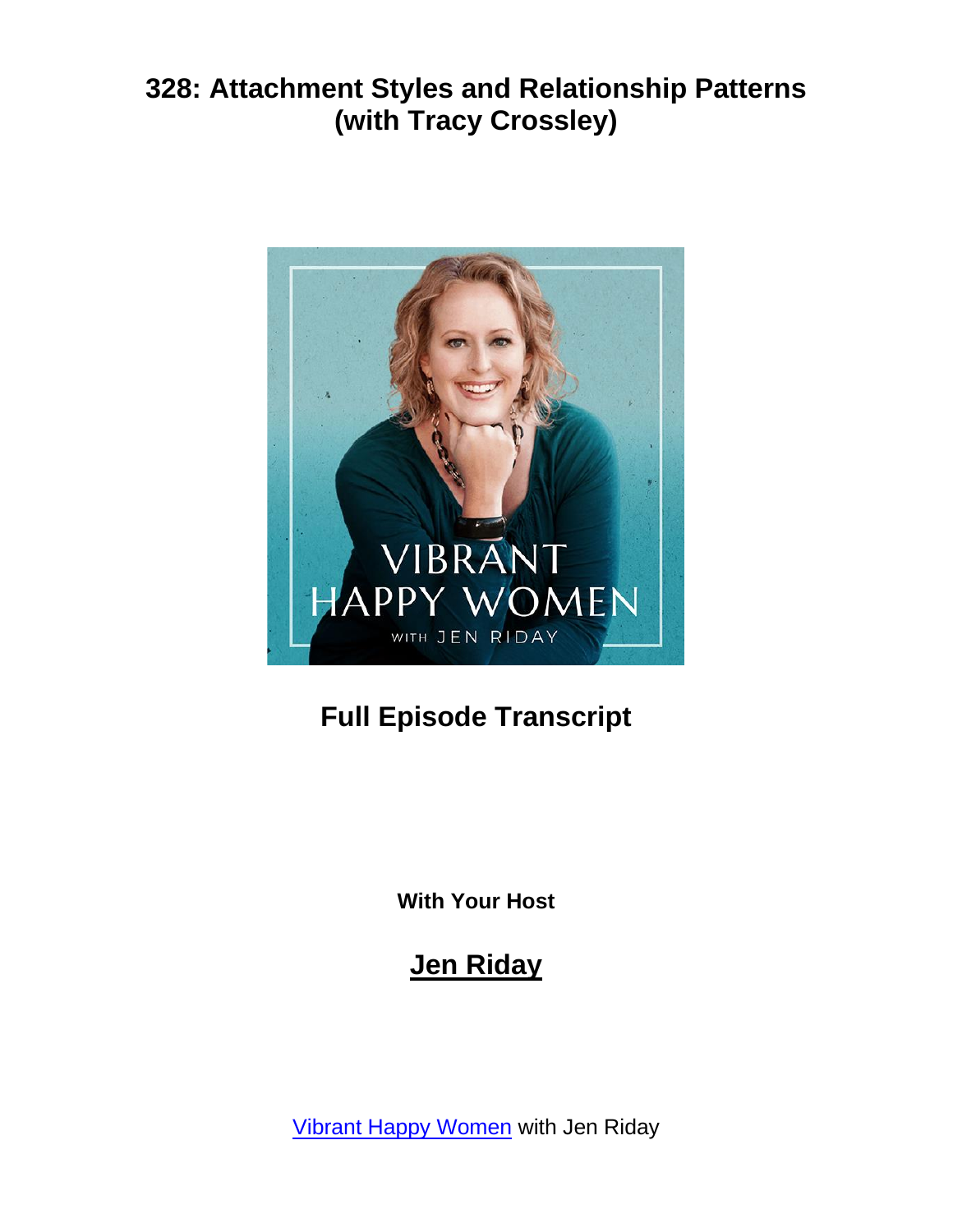You're listening to the Vibrant Happy Women podcast. I'm Dr. Jen Riday, and on this episode we'll be talking about relationships, specifically feeling more consistent, and secure, and emotionally safe in your relationships. And how these feelings relate back to our attachment styles that we learned in our childhoods. Stay tuned.

Hi, I'm Jen Riday. This podcast is for women who want to feel more vibrant, happy, aligned, and alive. You'll gain the emotional, physical, and spiritual tools you need to get your sparkle back and ensure that depression, anxiety, and struggle don't rule your life. Welcome to the Vibrant Happy Women Podcast.

Hey my friends, welcome back. I'm Dr. Jen Riday. This is the Vibrant Happy Women podcast and today we'll be talking about attachment and relationships. We all have relationship patterns that we employ in our friendships, in our partnerships or marriages, with our kids. And it's interesting to step back and analyze why we do what we do. One of those patterns I had for really almost a decade, maybe more was the withdrawal and pursuit pattern. How does this look?

Well, being someone who was anxiously attached from childhood I would pursue my spouse hoping he would meet my emotional needs. He being more avoidantly attached, taking care of number one, taking care of his own emotional needs would withdraw and not want that emotional connection and so the pattern went. Very destructive, and unhealthy, I'm so glad we put an end to that. Now I have learned how to meet my own emotional needs largely using the tools that we talk so much about on this podcast.

And now that I'm less needy my husband doesn't need to withdraw, and we have more of a secure interactive relationship. It's not perfect but there is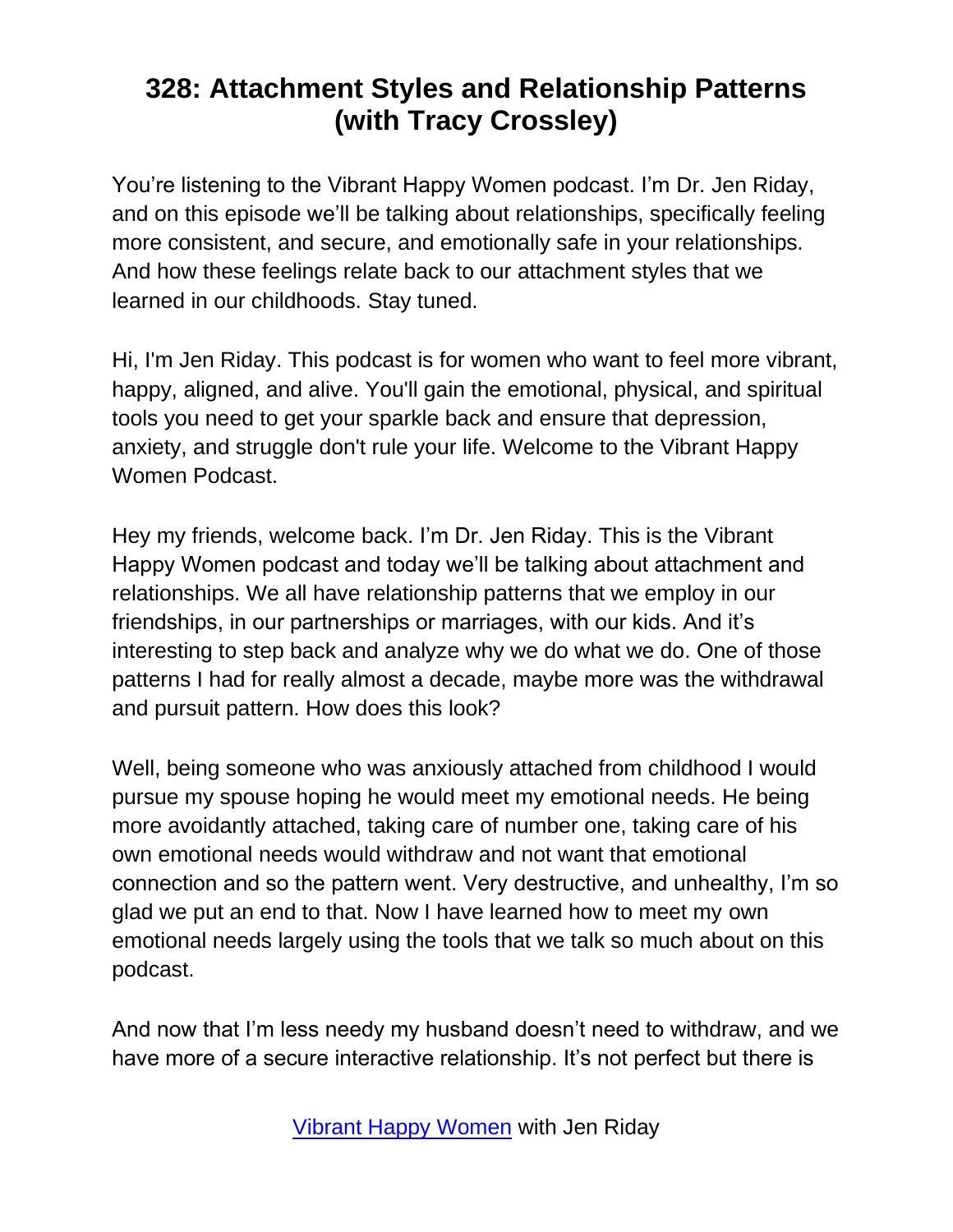improvement and we're moving in the right direction. So, my guest today is Tracy Crossley. She's a behavioral relationship expert, author, and podcast host, and she specializes in treating individuals with unhealthy life and relationship patterns. We all have some. So, you're going to hear a lot of topics in this episode all relating back to attachment.

So, listen in, notice if you hear patterns that apply to you in your relationships and see if you can't just tweak them a little bit and keep moving forward. I know our end result, the end goal is that we can feel emotionally safe in our relationships, to feel emotionally safe in our homes, so that our kids can feel emotionally safe. And the pattern that we pass on becomes healthier, and healthier, and healthier throughout the generations. So, I will be excited to hear what you think about this. Let's go ahead and dive in.

Jen: Hey everyone, I'm here with Tracy Crossley who is the author of Overcoming Insecure Attachment. And we're going to talk about relationships today. Oh, my goodness, I am so excited because my spouse and I have an interesting relationship. We all come to relationships with interesting baggage, I think we all have some. And Tracy is an expert who is going to share some wisdom with us today. Welcome to the show, Tracy.

Tracy: Thank you for having me. I look forward to this conversation.

Jen: Yay, I'm excited. So, for those who want a refresher? What is attachment, what are the attachment styles? And then we'll go from there?

Tracy: Sure. So, attachment is something that babies do. Meaning it's an emotional attachment. And if they didn't attach they would not thrive, they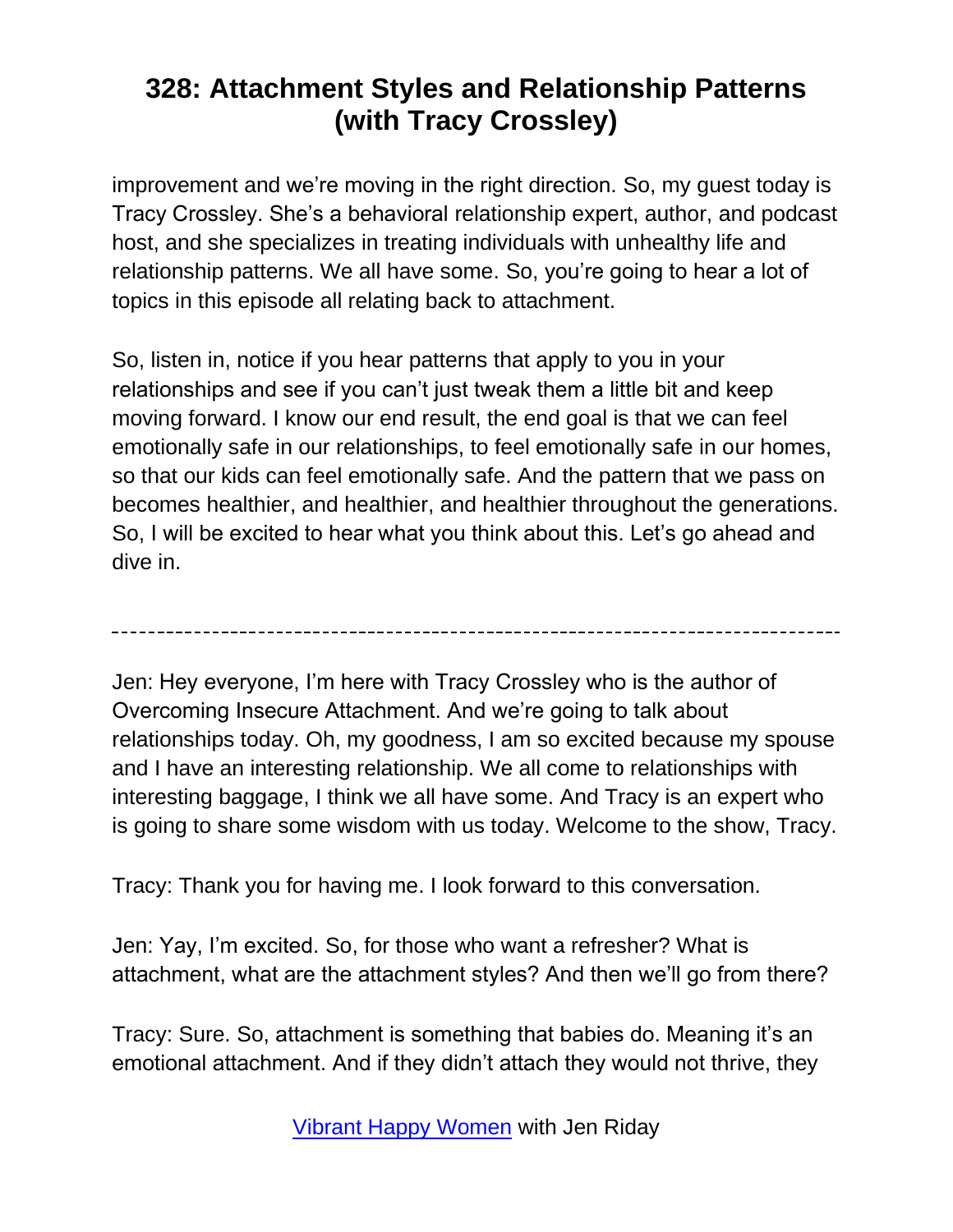would die. So, most of us did not have perfect parents. And so, what attachment becomes from being secure, where a baby knows consistency, a baby knows how a parent is going to be there emotionally available. There is all sorts of things that parents that are let's say healthy, do, compared to parents who are not so healthy who have stuff of their own. And so, what ends up happening is an insecure attachment.

And kids can get the range of obviously, we talk about abusive parents but it's not that you have to abusive, you can be inconsistent, disordered, where one day something – you tell your small child, "Okay, don't do that." And then the next day you let them do that. That's inconsistent. And so, a child doesn't really learn the boundaries. And part of it is that when you're a child you're being conditioned. So, you're learning all of this and you're taking it in. And you're thinking this is the way the world operates.

So, if the world operates in a certain way, of course to thrive and live as a child, you're just trying to fit into that paradigm. And so, we develop different attachment styles based on our personalities. You have – and I always go with as far as attachment goes, I go with three styles because everything basically comes back to them, which is anxious, anxious avoidant, and avoidant because even if you're disordered, fearful, or ambivalent you still fit into having anxiety on some scale and having an avoidancy on some scale.

And so, it comes into our adult relationships and unfortunately, because the things we do learn as children, as much as people want to say, "I don't want to go back to my childhood," or, "It wasn't my childhood." But that's where the roots of it are because that's where you're like a little sponge just picking up everything, again, to get your world view and your place in it.

Jen: Okay. So avoidant, similar, avoidant, attachment?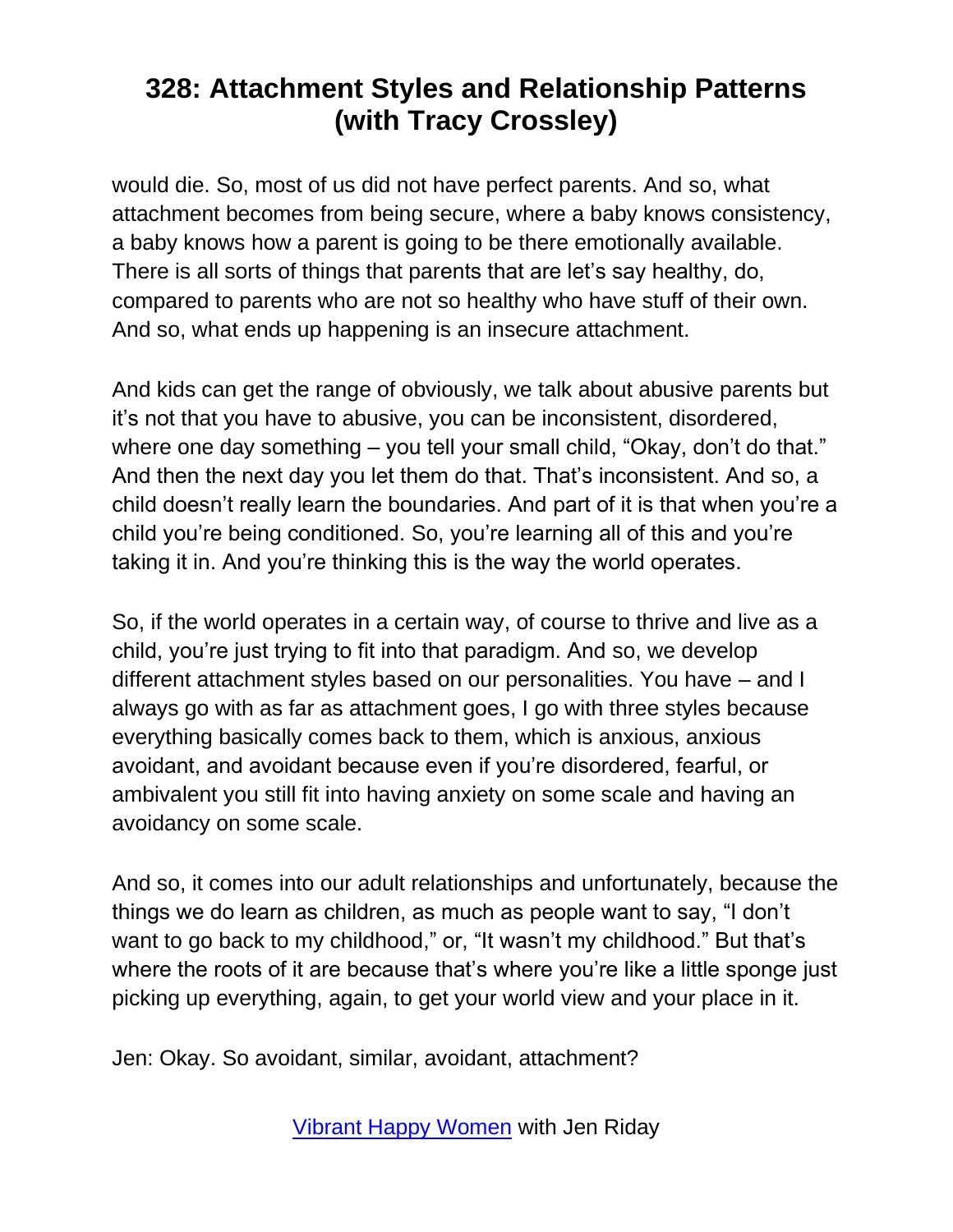Tracy: Yeah.

Jen: Okay. Just to make sure we're using the same terminology. Okay, so what kinds of situations lead to each attachment style? Can you give us a quick example?

Tracy: Sure. So, let's say that you had a parent who was not emotionally available at all and did not give you attention or very little attention. And when things, like let's say you got upset about something, and your mom or your dad was like, "I'm going to give you something to be upset about if you don't stop crying," or whatever. Those kind of things where they just basically kept shutting your emotions down. And again, it has to do with your personality as well.

Those of us that I think are a little bit more independent tend to fall into more avoidant behaviors. We don't want confrontation. We don't want to have to feel anything so we're doing whatever we can to not feel. And as children that's the thing. If you're always in an environment where you're feeling the pain of feelings and going, "I'm a little kid, I don't want to feel those feelings." So, you tend to avoid them. And then you go into your adult relationships with some degree of avoidancy.

I think as you have relationships you just kind of fill that backpack up and you just become more and more avoidant over time unless you have some idea that you have this going on.

Jen: Okay. So, I can imagine a lot of – I've noticed, women all think that their husbands have avoidant attachment style because they're on average, men stereotypically are less likely to want to talk about emotions. So, speak to that stereotype, how do we pull that apart, I guess?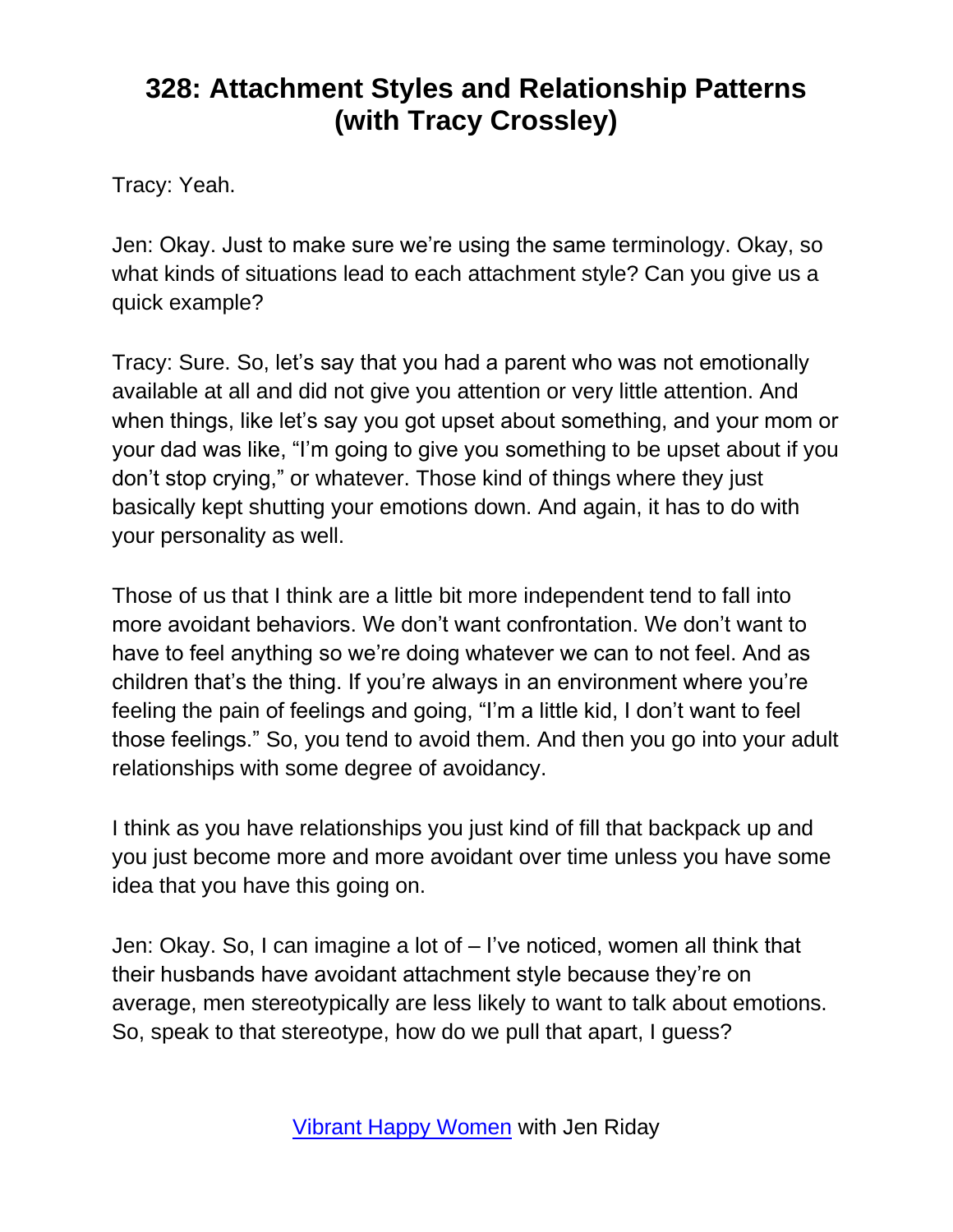Tracy: Yeah. I mean it's funny because that's always where people go. It's like, oh, men, they're always like that. But in my work I have come across women that are like that as well. And it's the feelings but it's more about the level of emotional intimacy at all. You don't really feel close to them. You can coexist with them in the same environment but it's almost like two people leading separate lives. And so, it can make – depending on a woman, a woman could be kind of avoidant herself. She could be an anxious avoidant.

And some of that might work really well for her and she's totally comfortable with that. And yet deep down inside nobody's really comfortable with that. But we tend to numb out. We tend to not really feel. And so, when you do that, what you're doing is perpetuating the same cycle that you know. It's a cycle you knew with your parents. And so, you tend to do that. But when it comes to men, I mean my husband is far more emotional than I will ever be. And I don't mean that I'm unemotional.

It's like he is just always expressing emotion, which is great, it's awesome. But is he emotionally intimate? Yes. We have emotional intimacy because I am able to do it and I used to not be able to do it.

Jen: Interesting. Well, tell us more about your personal attachment story and how you learned that skill. It sounds like you didn't always have it.

Tracy: No, I did not always have it. I came to the skill, gosh, through all my dysfunctional relationships. I got divorced many years ago. And in between I had relationships and I also spent many years where I was single. And in that, these relationships were all dysfunctional. It wasn't like I had a functional relationship. And I couldn't figure out why I always felt anxious whether I was single or in a relationship. I always felt like I would be attracted to somebody where it would always be hard work.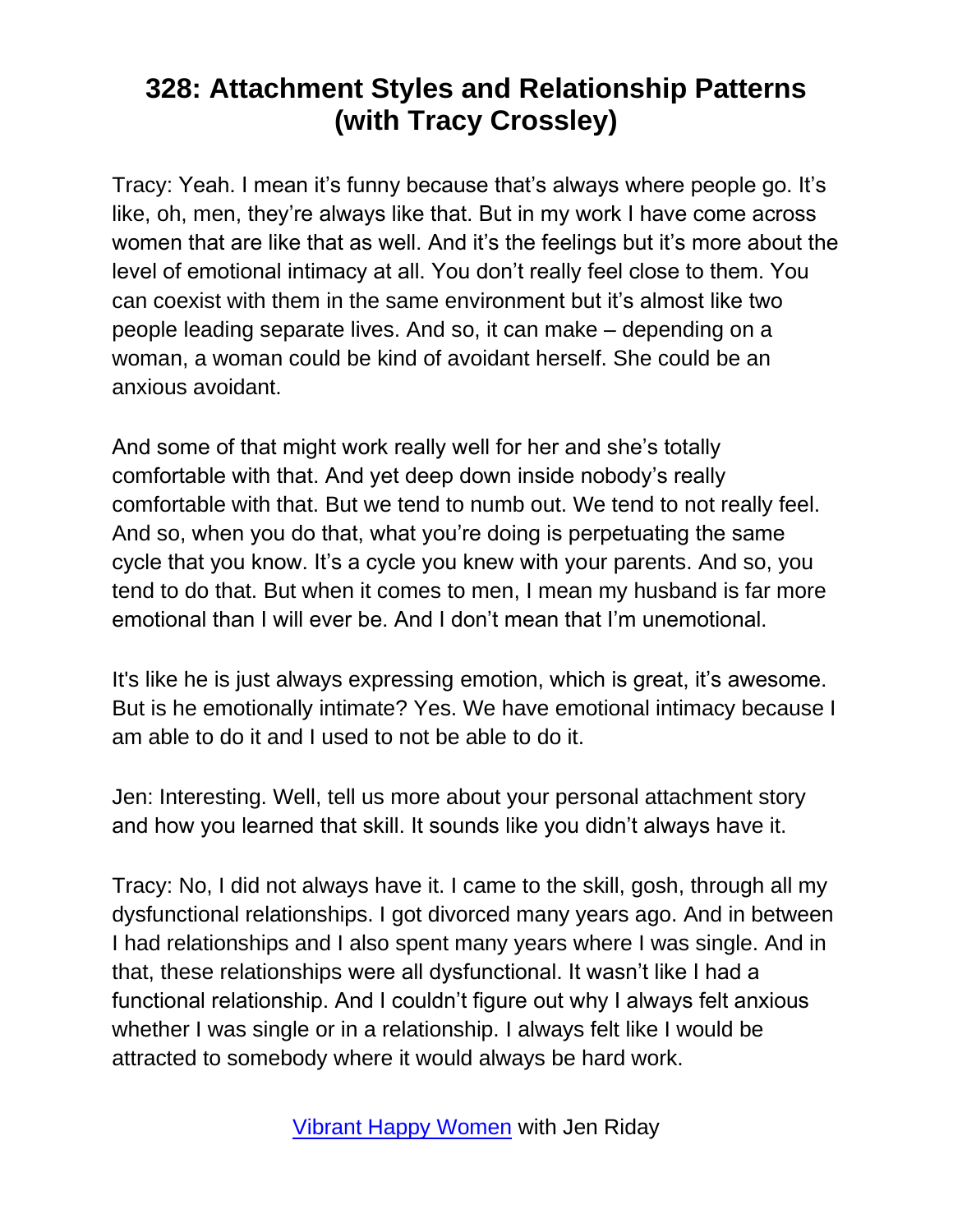And I couldn't figure out why. And I'm talking about hard work even getting into the relationship. And so that was really difficult for me. And I kept going, "What is my deal?" And then I became a coach, and my love life still was this dysfunctional disaster and here I am coaching people. But you can always help people before you help yourself in that way. But I didn't want to feel like I did. And so, I came across attachment theory. And I started going, "Oh my God, that's me. I'm like the poster child for an anxious avoidant because I'm both."

And so, when I read that book, I forgot what it was called, Attached, I think. And in there it was like if you're an anxious avoidant you were screwed, there was nothing you can do. And so, I kept thinking, okay, I am not going to live the rest of my life feeling like I've got to go find somebody who's securely attached because that's not necessarily true either. People that are securely attached aren't looking for insecurely attached people. They're looking for other securely attached people.

So yeah, so it was that, but I worked through it over a number of years because I didn't know what I was doing. I just knew that there were certain things that were wrong, I'll tell you guys. One of them is this inability to feel my feelings. I mean I could feel anger, which is a reaction. I could cry not knowing why. And I could be anxious. But to actually feel what was motivated inside of me, no clue. And I realized that I was always trying to control.

I had this one dysfunctional relationship that was on and off for years. And I would always try to control what was happening intellectually by saying the right thing, or avoiding him, or whatever, playing games. And I didn't even realize what I was doing. I was just trying to survive it. So that was something I did not just with him but with other people. And I tended to keep going, "Okay, this isn't right, Tracy." And one day I woke up and went,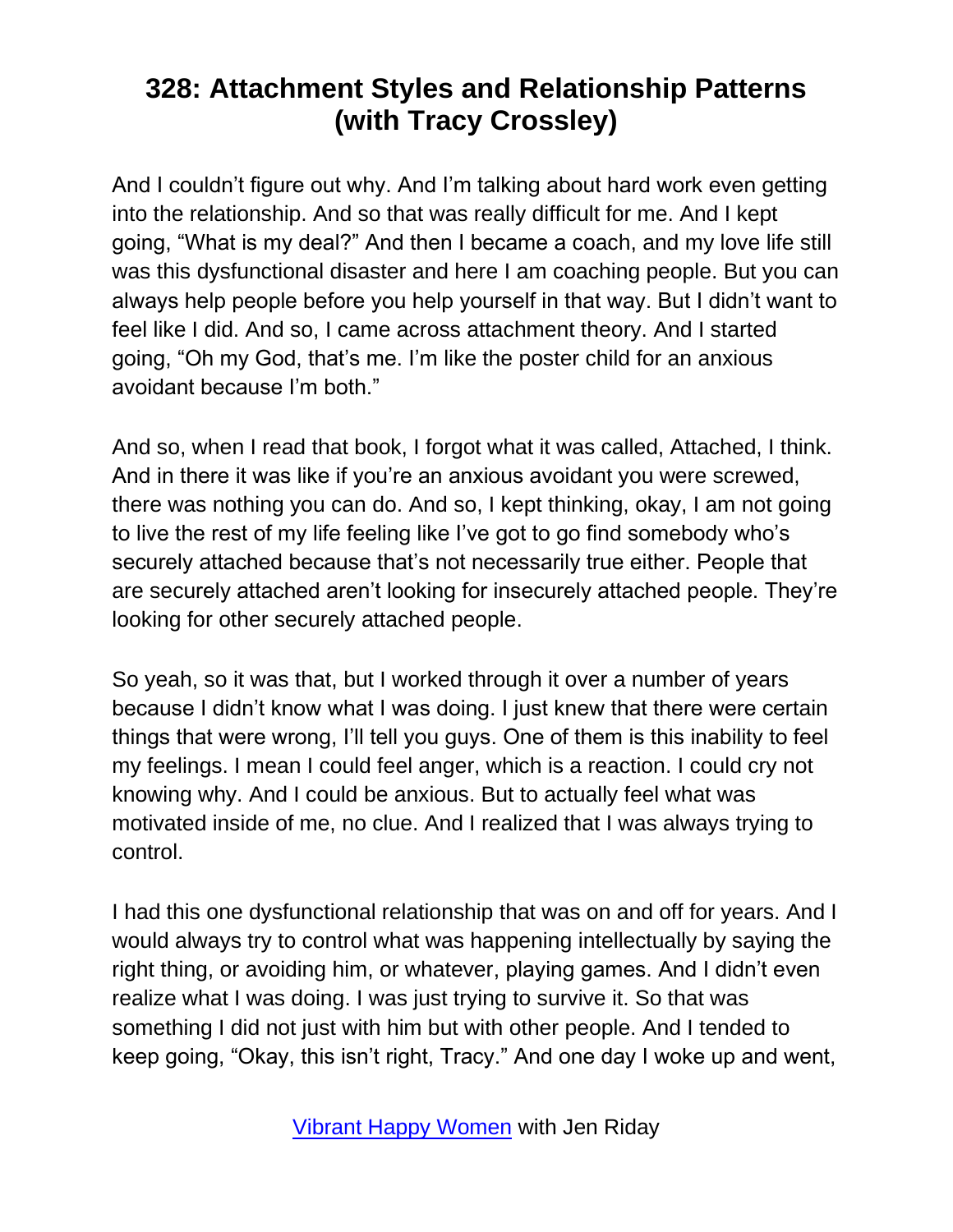"Wait a minute, it's not him. Oh, and it wasn't him either. It wasn't him, it was me."

And that I was the common denominator and I realized that I had to do something different. And that was, I could not – what was it I said? I wasn't going to leave the situation, even though it was dysfunctional until I had clarity and resolution. I had to find out what was going on with me inside of it because I kept leaving it because it was dysfunctional. And of course, that's what people do, it's dysfunctional, I'd better get out of here. And then you pine away, or you think you're over it. And then that person comes back, and you have the same feelings.

It's like, why do I have the same feelings even though intellectually I know this is bad thing? And that was really the key to, okay, you've got this whole emotional area, this from the neck down that you're not dealing with. And so that was really a big wake up call.

Jen: Wow, I love that. So, you stayed in the relationship so you could learn and stop the pattern. I think that's brilliant. Well done.

Tracy: Yeah. Thank you.

Jen: Well, so for everyone listening, they can try to assume they know their attachment style and we all have moments of, even a securely attached person isn't always secure in every situation. So just to simplify, we all have moments of anxious desiring of emotional connection or worry that we're going to be abandoned. We all have moments when we need to detach, and separate and be a little more independent. How do we take this knowledge of attachment styles and apply it just in all of our relationships in the most healthy way, would you say?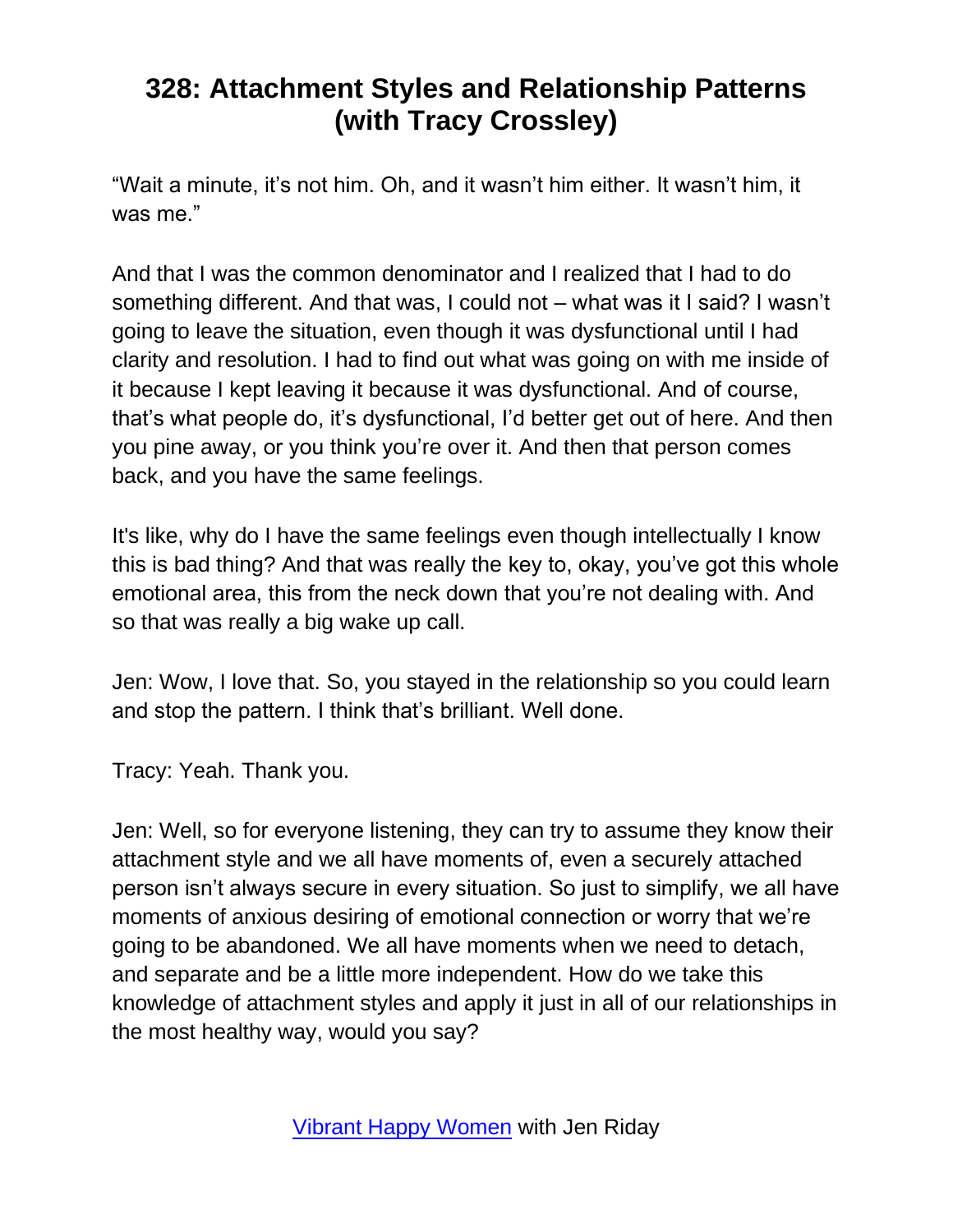Tracy: I would say that one of the first things I tell people is to be communicating honestly. Most of us think we are but often if you have an issue, you're usually looking at how you can blame the other person and make them responsible for it.

Jen: Yes. Guilty sometimes, yes.

Tracy: And so that doesn't help anything, that doesn't bring you closer together. All it does is it creates more issues because you're not really getting to the issue which is why do I have this issue in the first place? Why am I putting it on this person? And then why am I making choices either to stick around or to continually help the issue to keep being alive? Because that's really the only control you have. You can't control your partner, you can't, I mean you can try. But then you're always trying to control. You control a little bit, I got him to do what I want.

And then you try to do more and more. And then pretty soon, it's like you're trying to control everything. You don't realize you're doing this. This is just another subconscious pattern that we have. And it's really about being very honest and taking and owning your crap. Hey, I realize I do this. And I realize I'm trying to blame you. And a lot of people are afraid to do that because then they think they're giving power to the other person and it's a win or lose. And if you're in an intimate relationship why is there a win or lose in the first place?

Jen: Absolutely. Well, you also like to talk about narcistic damage, those cycles of narcistic damage. I personally believe the term, narcissist is way overused. Anyone who seems a little selfish or makes us uncomfortable is suddenly a narcissist. But tell us more about that, that cycle of narcistic damage and how do we know if we're really with a narcissist?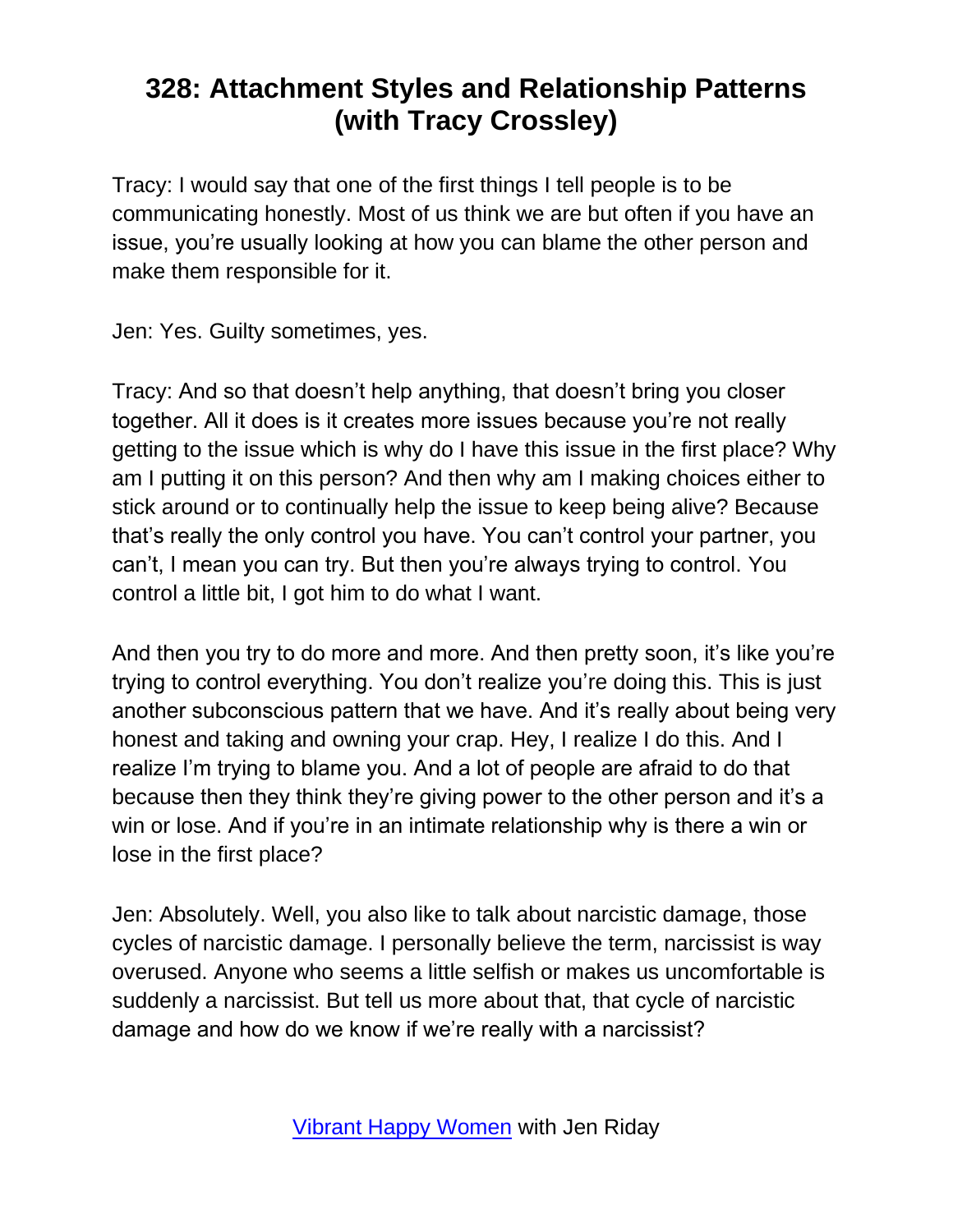Tracy: Well, like you, I have a problem with the label as well. And unless someone's diagnosed by a psychologist you do not know if they're a narcist. But there are people that get stuck in these cycles. And what they do is they continue to victimize themselves because they don't realize, a narcissist is an uber victim. They're a huge victim. And that's pretty much how you know they're a narcissist. People that get entangled with them usually are narcissist too, not all the time.

And when they're not, because we all are. I mean all of us are otherwise we'd be dead. Because if you don't have any narcissistic tendencies you have no survival tendencies. It's part of your human physiology. So, to the degree that you stay stuck in these cycles, what you're doing is you're looking for something that again, this goes back to childhood attachment issues. It's, what are you looking for? You're looking for someone that was mom or like dad. And you don't realize it because you probably have an empty feeling inside.

You're operating on fear, you're operating on all these things. So just because you're with a narcissist, most people, and this is where I help people, it's to stop looking at the narcissist as the problem because you have to realize you chose to be there. When you realize that you chose to be there it's not to beat yourself up. It's so that you realize you have the power to choose. So, if I had the power to choose that, then that means I can be empowered to do something about it.

And I can stop pointing my finger backwards if it's somebody I just broke up with or whatever. And I can start pointing the finger at myself to go, what can I do? How can I grow my own self-value so that I don't end up in a dysfunctional situation like that again?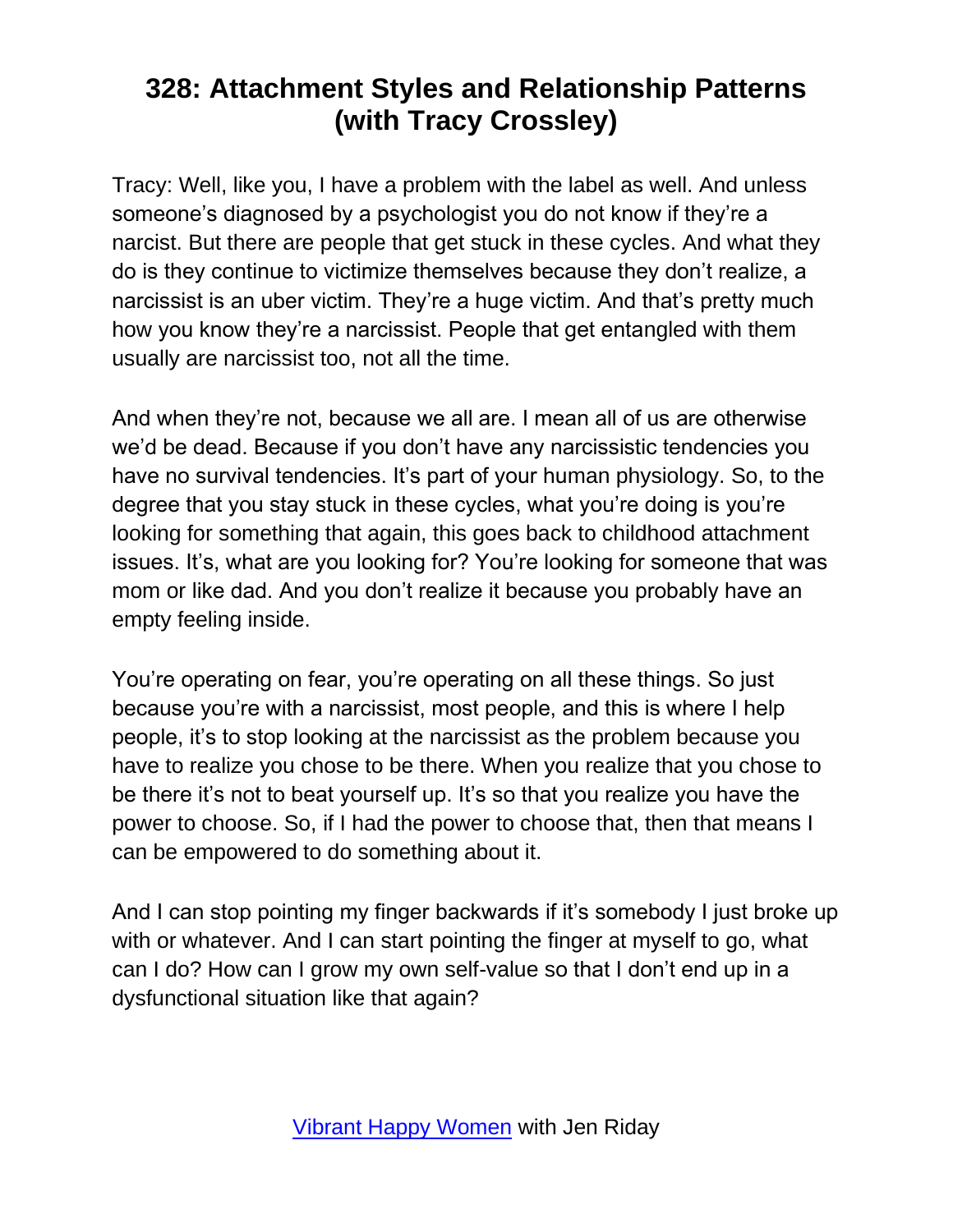Jen: Yeah. If you got yourself into the relationship you can also get yourself out. We forget that really easy, well, not easy, but it's simple, just get out, yeah. Oh, my goodness. With narcissism it's so interesting. We think of the male version, stereotypically male version of narcissism, but I think people don't realize there is a female 'version of narcissism' where you try to manipulate emotionally with a lot of crying. In the end, narcissists are all trying to get other people to behave in a way that they want.

They're manipulating, well, those tears can be a form of narcissism too when we're trying to change the other person's behavior. So, I think it's cool you say, breaking the cycle, we're not trying to change them, we have to look at ourselves and what are we going to do in response to it, so yeah, that's cool.

Tracy: Yeah. Thank you.

Jen: So, tell us a little bit more about imposter syndrome, how this relates to attachment.

Tracy: It's so funny how everything relates to attachment. Yeah, so imposter syndrome is basically, you know, going back to attachment a little bit here. One of the things, let's say you had a parent that was avoidant or dismissive. And so, the only way you got attention was to get straight A's. And let's say you got straight A's, not because you loved school, or you wanted to be a scholar, or you wanted to go get five PhDs. And I've had clients by the way who have had multiple degrees like that.

So anyways, it's not that. It's not that I'm that person but because I got attention that way from my parent that was positive, that's something I need to keep doing. I need to be the smartest one in the room. I need to be, so you have a list of things that you decided at a young age that you needed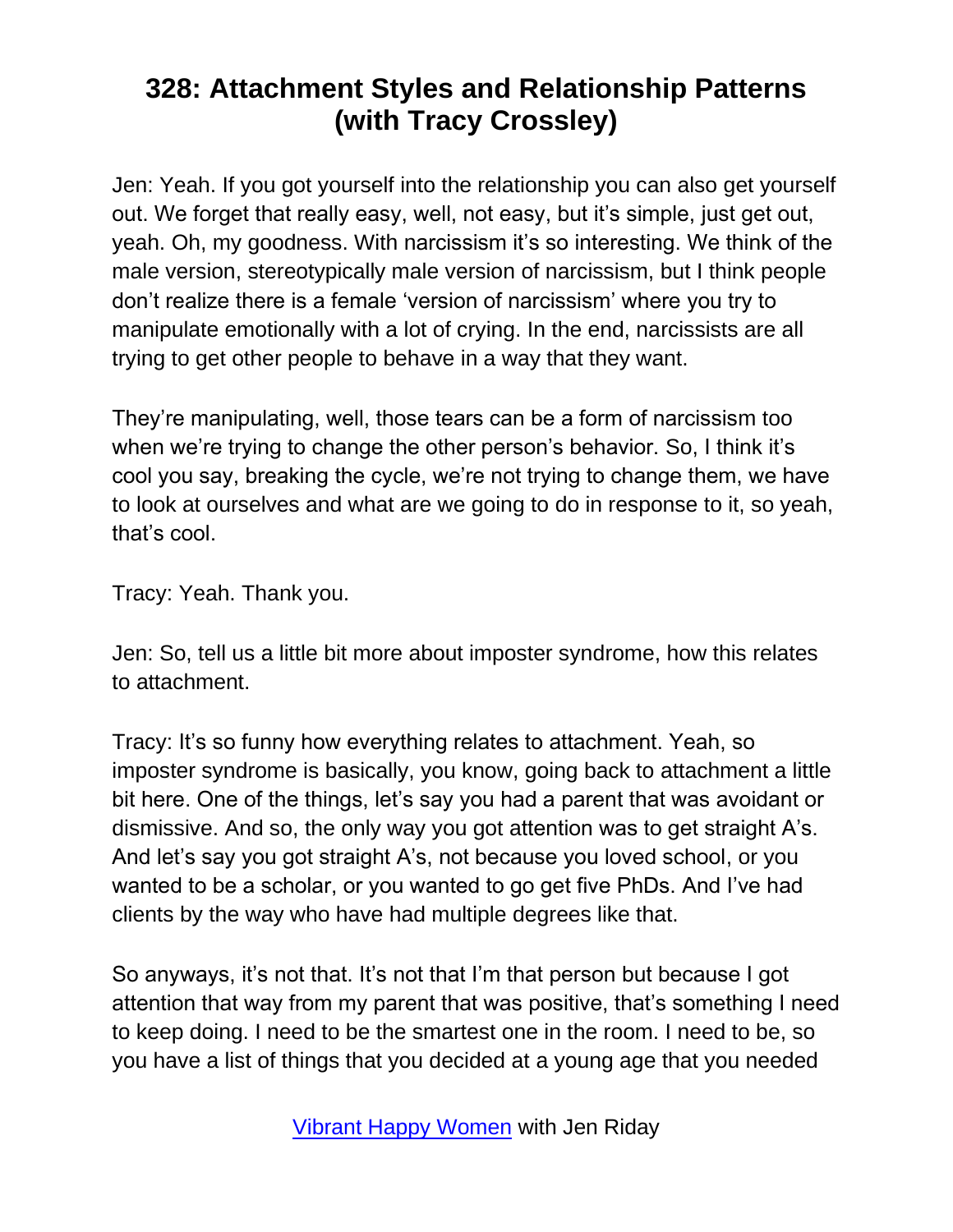to be. And that was so you would get attention, or love, or whatever, if it was on your job, or it was in a relationship, whichever one it applies to.

Jen: Wow.

Tracy: Yeah. And so, then you're just this caricature in a sense and you probably don't know who you are. And you feel a sense of insecurity and anxiety if anybody gets too close or anybody starts to, you know, well, basically get to know you. It's uncomfortable because then, oh, shoot, what if they get to know the real me, or what if they do and then they're going to abandon me? Because the real me isn't good enough. And they don't realize, when I was a kid that that was the dynamic and that's where this came from in the first place.

Jen: Wow, yeah, so many patterns. My daughter was, at her school they did a prairie fire yesterday and they let the kids watch. And she was telling me, "Such and such was such a baby. She started to cry. And we said, "It's far away, why are you crying?" She always cries." And I immediately thought about attachment with your theory in mind, she has learned to be the afraid one. Some people need to be the pretty one, like you said, the smart one.

I was parentified a bit. I was responsible for my younger siblings, I mean at a very young age. So, I needed to be the responsible one, the achiever. And I still battle letting go of that identity today. So, it's super interesting. We lock these things in and yeah, imposter syndrome is tough when we don't know that we're exactly good at it in the first place.

Tracy: I know. Well, and nobody is. I mean here is the thing, none of us got an instruction booklet when we were born. Hey, this is the exact way you need to be, and this is why. A lot of us don't even know why, because we're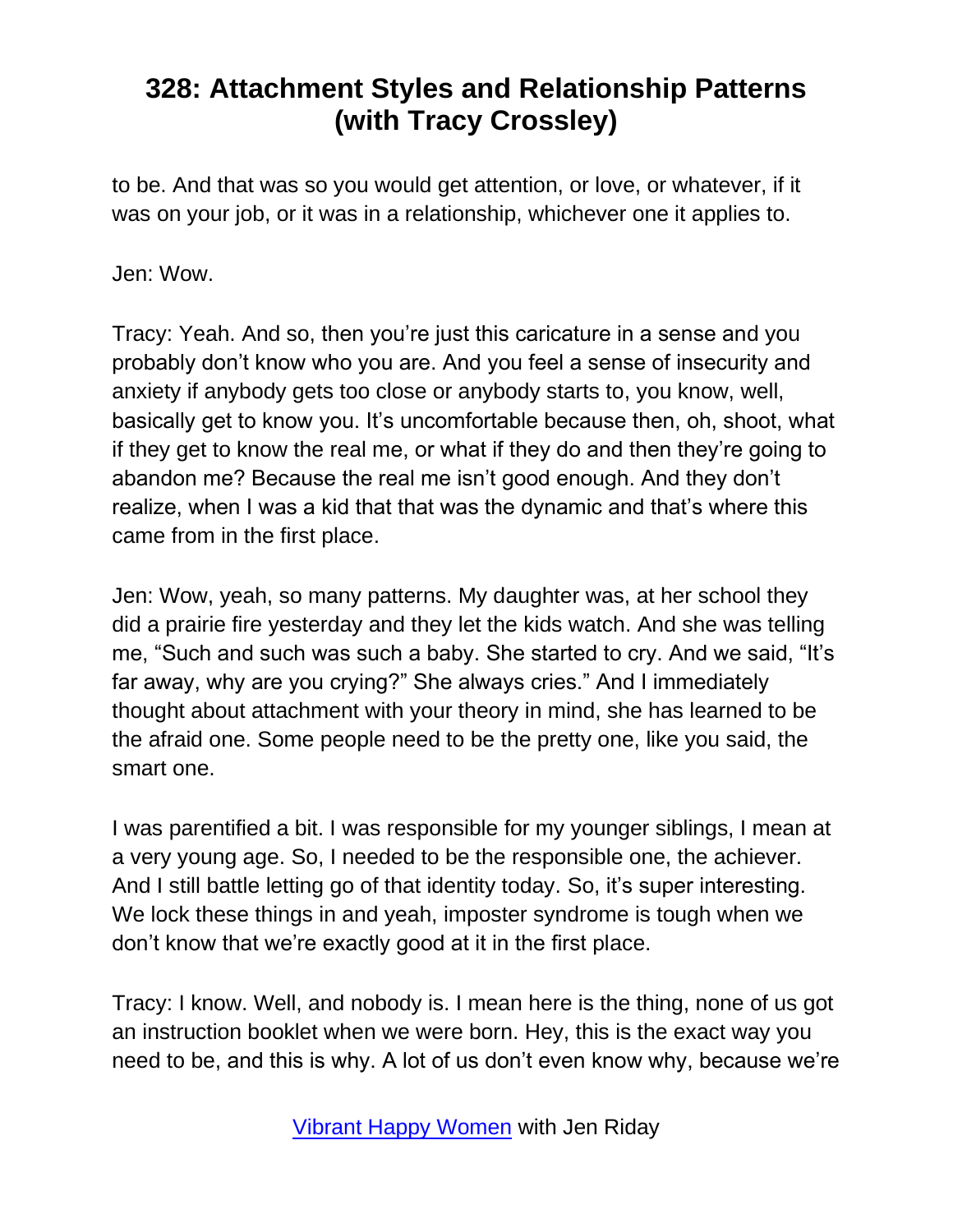adults and we can't even relate it backwards. Well, why am I doing this? Well, and that's because of this or that. Like you, I was also a parent at a young age. My mother told me I was her little soldier.

Jen: Nice.

Tracy: Yeah. I was already 50 years old when I was 10, so yes.

Jen: So, my husband grew up with an interesting situation where I would definitely say, I can imagine he has a secure attachment. At nine months old he was sent to live with his grandmother because his mom was having a miscarriage with another child. And there was some food insecurity. So, I feel, okay, I can diagnose him as insecurely attached. I think I have more of an anxious attachment style from birth, even though I've done a lot of work and feel mostly secure now.

So, we've had the classic pattern of, no longer, but in the past we had the classic pattern of pursuit and withdrawal, talk about that. A lot of people have that pattern where one partner will pursue and want to talk about something, the other one will withdraw. One will want the emotional closeness in a needy way, the other will withdraw and want to be alone. How do you stop that pattern? Because it can be so destructive.

Tracy: Well, it's interesting because I have also experienced that. That was all of my relationships. And one of the best ways to do that is as somebody who's more avoidant. And they have to want to do this by the way, is to plant both feet. I always say, plant both feet, do not run, do not hide, allow whatever is happening to happen without shutting down, which is really hard to do, for them to just stay in the moment. When I'm asking people say, "It sounds so simple." It's not when you have avoidant tendencies. The first thing you want to do is go into flight.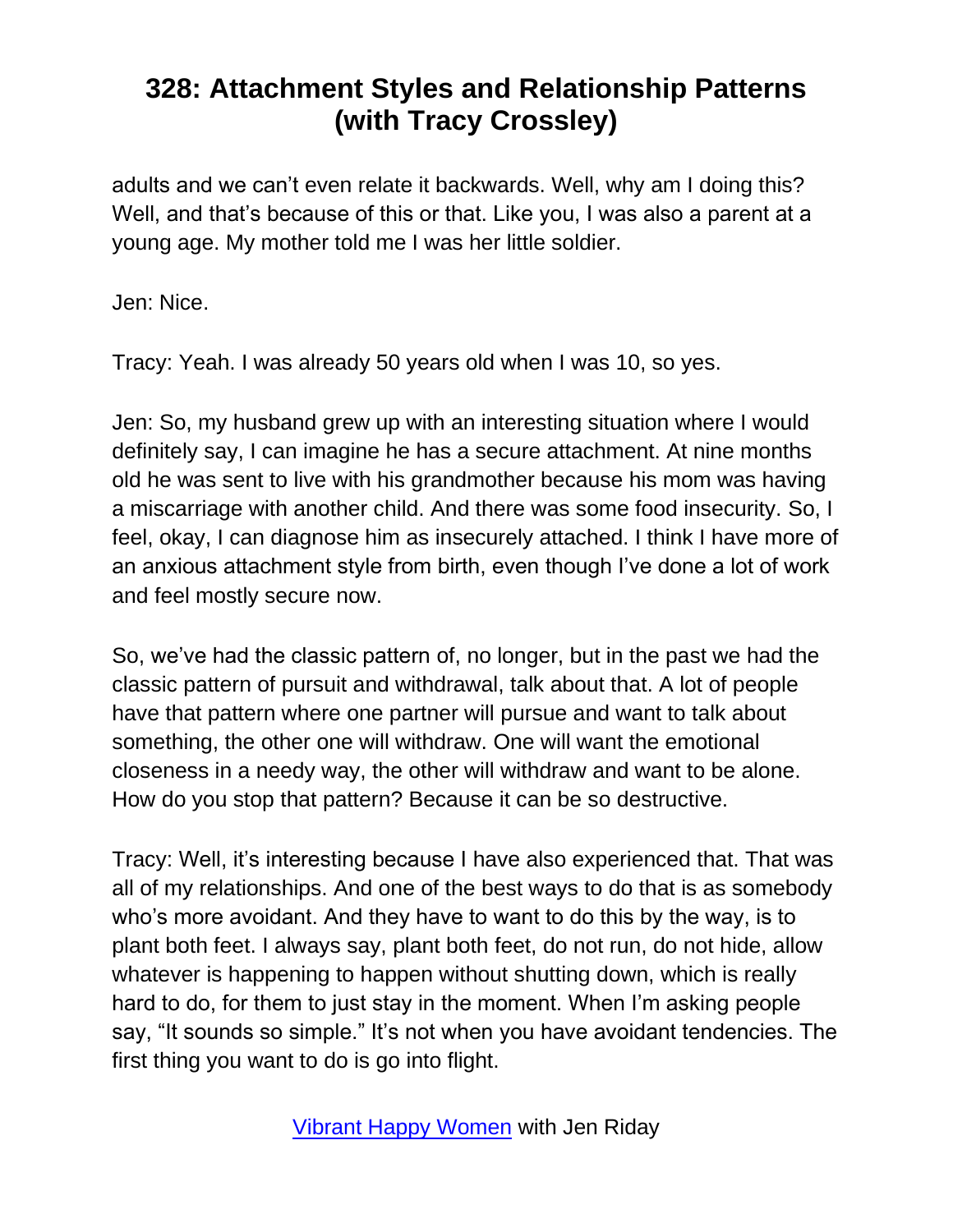And whether you shut down inside or you physically leave, that is the hardest thing. So, I'm always like, "Yeah, plant both feet, allow whatever is happening to happen." Obviously if you're being abused you're not going to do that. And then the person who's anxious, it's to sit with your anxiety, which is one of the hardest things to do. But the other person is not responsible for your anxiety.

And a lot of times we put the anxiety on the other person and it's not up to them. It's okay to share, "Hey, I'm anxious, I'm not looking at you to solve the problem. But I'm anxious because I'm afraid you're going to leave. And I don't need you to reassure me because that doesn't work anyway." So that's like putting a little band-aid on. And it's just really to be that real and not hide it or feel ashamed. And if you feel the shame, let your shame come up. And again, these are not quick fixes. These are things that take a while because you've got to get to what shame am I even afraid to feel?

Where did the shame come from? Why do I carry the shame? So, it's all of that on a deeper level because to me I'm always about, let's break a pattern. Let's break these patterns of behavior. I always go back to, it's the willingness. And even if their partner's not willing, you can still become a really great partner to yourself and to the other person. And then at some point if they're still not doing it, you may decide, you know what? This isn't really fulfilling to me. I'm going to go.

Jen: Yeah, exactly. Easy peasy. Oh, my goodness. Okay, you also talk a lot about the lizard brain. Those who grew up with trauma, or insecure situations, or lack of consistency, tell us what happens in the brain?

Tracy: So, the lizard brain is the oldest part of our brain. And that's why they gave it that name. And it's really interesting because what it does is it track – okay, let me back up. It's when you are in your cave, we're back in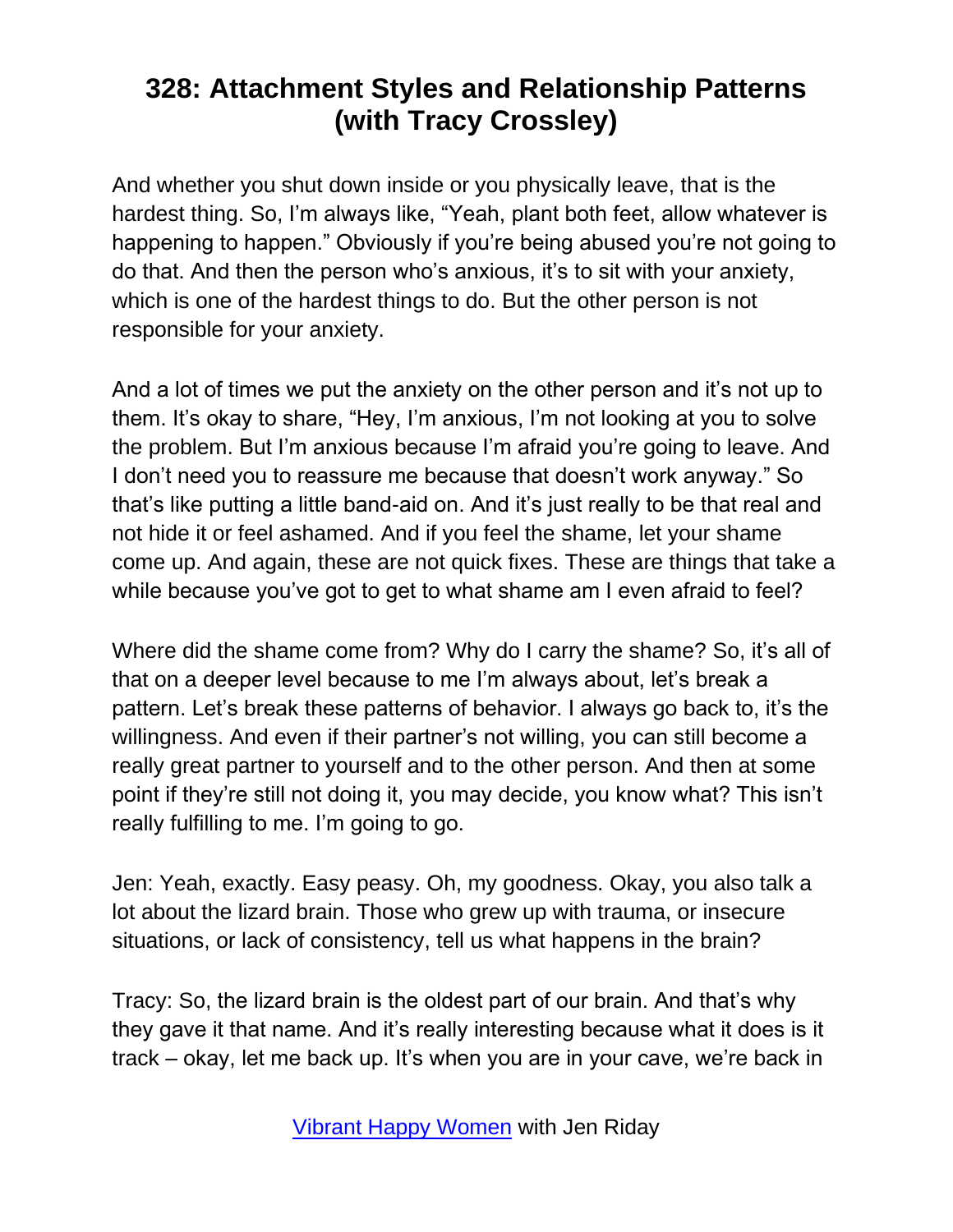the caveman days, and dad goes out and doesn't come back. He went out at noon, he's going to go get you lunch, and dad never came back. And mom's like, "Saber toothed tiger must have got him." Well, that's scary.

And so, when you have the feeling of fear your limbic system, which is your lizard brain is basically taking that information in and putting it in your subconscious. So, you may never leave the cave at noon because dad got eaten at noon. So, you're going to associate that with survival. And so, since we don't have saber toothed tigers or anything like that sitting outside our door we have now transferred – I mean it's basically used in all parts of your life without you being consciously aware of it is the point.

Jen: So, it affects our relationship patterns. It affects our habits. How can we break that cycle of what that limbic brain is doing to kind of flood us or give us an emotional response we don't necessarily feel works for us anymore?

Tracy: Well, it really is to first of all become aware. And people think they're aware, but most people aren't really self-aware. Because to be self-aware, you have to constantly be checking in with yourself. So, let's say that you feel anxious. And so, like I was saying before about sitting with the anxiety. Well, one of the things that you can do is you realize you're having a reaction.

Let's say that your boyfriend texted you that he would be seeing you tonight at six and it's 15 minutes after six and you're on the ceiling basically. You're just anxious, oh my God, he's not showing up, where is he? I don't want to seem needy and text him, whatever. So, you're your own worst nightmare at this point. And what you're feeling, it's to instead of reacting to the feeling because when we have anxiety, why I say to sit with it is a lot of times we're reacting to the anxiety which makes it a 1,000 times worse.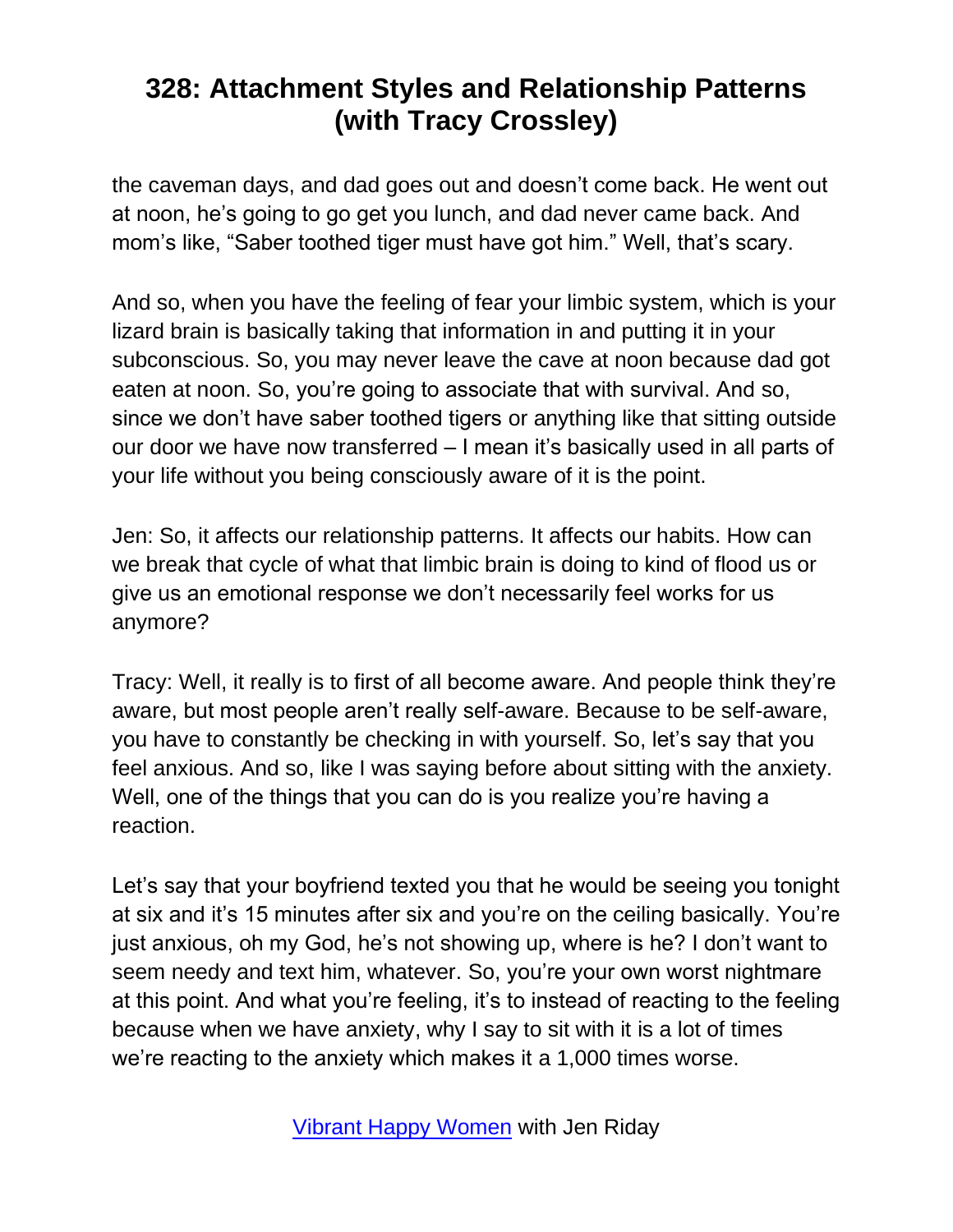As to stop reacting to it if you can by getting in your body. Your body is where, if you notice, you feel the anxiety. You don't feel anxiety in your head, you feel it in your body. And so, it's to really – I used to close my eyes and I would look for it in my body, where do I feel it? And I could feel it, I'd hold it in my jaw by clenching my jaw. I could feel it in my gut. I might feel constricted when I'm breathing. And I would just sit with those feelings. Because what starts to happen is you're giving attention to yourself, you're connecting to yourself.

And a lot of times it's this fear of abandonment and what we usually do is we don't connect, and we do self-abandonment. So, this is one way of not abandoning yourself, is to get back in your body. And it's hard to do at first but you get into it, and you start to realize it and you start to get more relaxed. And then there's other work you can do too about breaking the pattern. But that is just a starting point, and I don't want to complicate it with adding onto that.

Jen: Yeah. So being present for yourself. Can you form a secure attachment to yourself kind of through reparenting?

Tracy: Yeah.

Jen: Yeah. That's kind of how I feel I've healed. I'm very secure in myself, I really like myself. I can meet all my own needs. Does that mean I don't want to connect? No, I love social connection. I love physical intimacy. I love all these ways I can connect. But I've got me, and I don't know, I feel like, do securely attached individuals feel that way about themselves? Or are they feeling that toward their parents, do you feel like?

Tracy: So, it's really funny because my husband is a securely attached person. I got married again. And he's never had any of this at all. It's really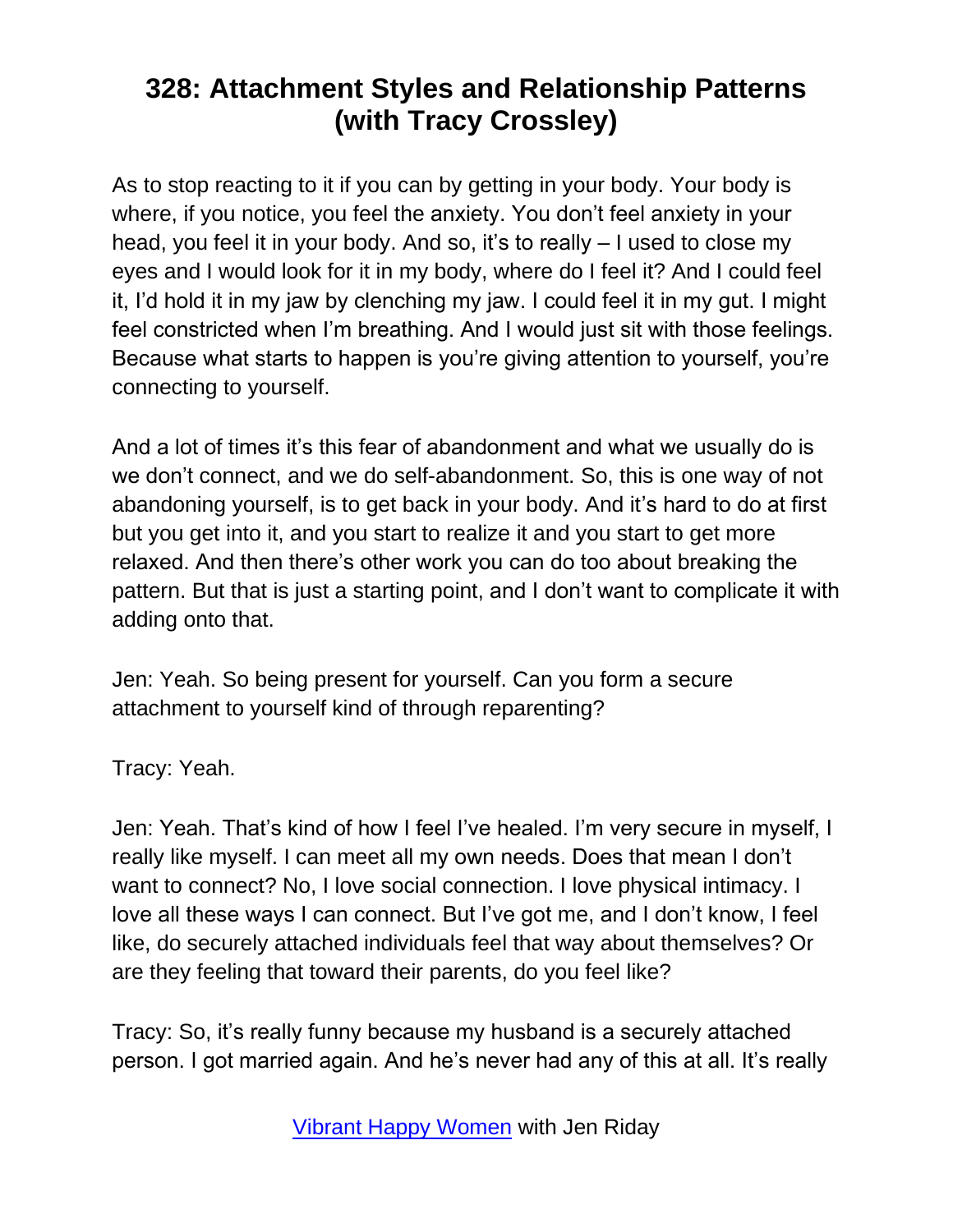weird. But it's not to say that he doesn't have anxiety about things, but never about anything relationship oriented. He'd get anxious about how some people act sometimes but not – he never had the fear of abandonment and that was interesting to me. So, he was securely attached. And I was like, "This is really weird because I've never had that before."

Jen: He's super stable, and predictable.

Tracy: Yeah, he's very predictable.

Jen: That sounds great.

Tracy: Yes. He was consistent when I started dating him and I was still working on some of this, but I don't know how much he could tell. But it was like when he would text me, and my original idea was, I'll wait a couple hours to text him back or till tomorrow. And I realized the moment I was going to do it, I'm like, you're playing that game, you're doing the thing, don't do that. Because you said, I had committed to myself to have a healthy relationship. So, a healthy relationship meant consistency.

Consistency and progression are two signs of a healthy relationship. And that's basically what he was willing to do and did. It was kind of foreign to him, any of this. It was pretty funny, it was very funny actually.

Jen: That's really cool. So, you've become a more secure person. You're in a relationship with a securely attached person. Do your old patterns still kind of nudge you on the shoulder sometimes, you have to watch out for them?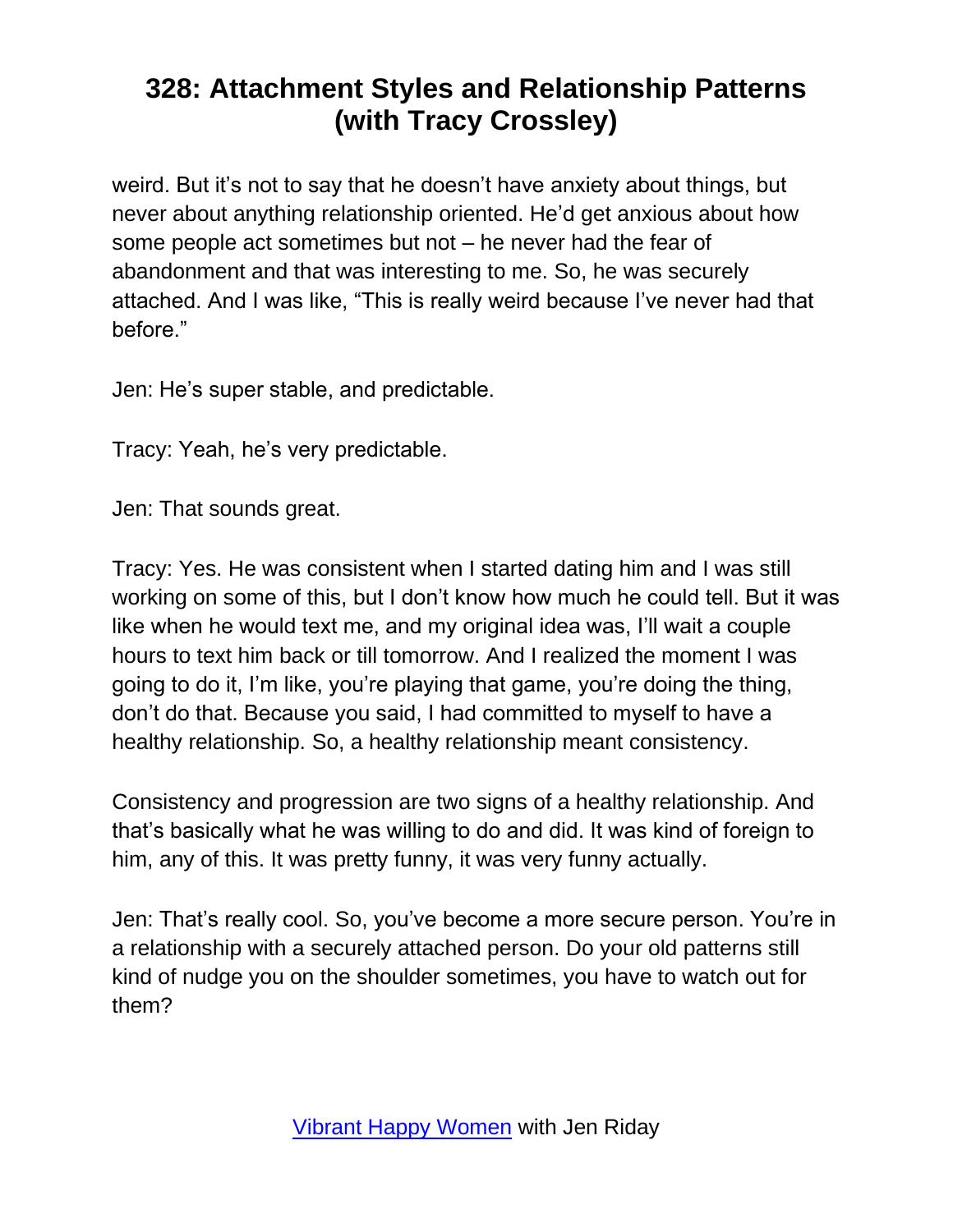Tracy: Sometimes I get the urge to avoid. And I'll realize, what is that? And I don't do it because I've realized the damage it does. I've realized how you're just creating another problem. Instead, it's like, I will say something and it's not necessarily something he's doing. It's more about why am I even feeling the way I'm feeling? And then I'll share it with him. And I share things and sometimes I go, "Do you really want to hear all this because I'm sharing with you?" Not, I'm beating him up or anything. It's just whatever I'm sharing. And he's always like, "I always want to hear what you have to say."

Jen: Wow, that's so great. I love that. Well, I assume some of our listeners are thinking, yes, I need Tracy's help. I want to move from insecure attachment to something more secure so I can have more stable relationships. Where should they go if they want to connect with you?

Tracy: They can go to my website tracycrossley.com. Everything's there, my book, which is behind me, programs and basically they can hook up and talk to somebody on my team. And they can find out about what I do and how I can help them.

Jen: Awesome. Thank you so much for sharing your wisdom today. My mind is going to churn on this, and I love when that happens so thank you.

Tracy: Thank you for having me. It's really been great.

Lots of food for thought there. I want you to notice your relationship patterns. Are you trying to get your partner, your kids to behave in a certain way so that you can feel a certain way? In that pattern meet your own emotional needs, become securely attached to yourself and then you can